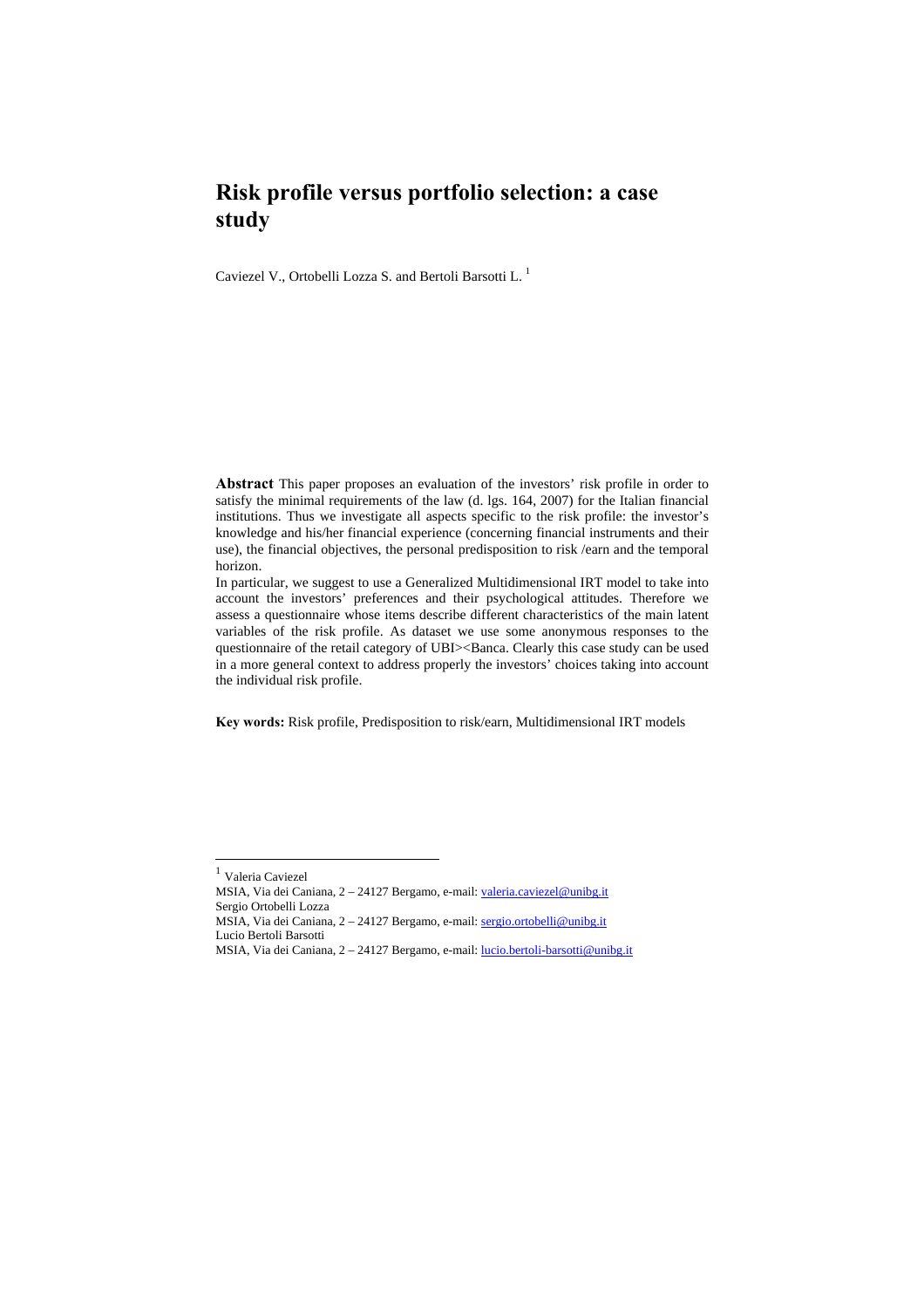## **1 Introduction**

With the advent of the new technology and the possibility to invest on-line, the number of personal investments has grown in the last decade. For these reasons, many operators have launched and organized web sites where simple and intuitive operations supply investors with suggestions as to potential investment strategies. In the context of investment advice to individual investors, several financial institutions have started to use risk profiles of their clients. These risk profiles used by different banks all over the world are standard questionnaires for potential clients. By applying appropriate risk profiling the institution can help potential clients make decisions that meet the personal predisposition to risk/earn. In some countries, for example in Italy, financial institutions are obliged by law to construct risk profiles that include questions on the investors' knowledge of the financial instruments, on the investors' time horizon and on their risk preferences (see, among others, Barberis, 2000 and Veld and Veld-Merkoulova, 2008). We generally refer to these three aspects as the main characteristics of a unique latent trait that we call the predisposition to risk/earn. This information is generally analyzed to determine the most suitable strategy and the best investment options available for clients. On the other hand, in modern portfolio theory, the optimal choices are consistent with a given risk stochastic ordering that takes into account the investors' behavior and preferences (see Ortobelli *et al*., 2009).

In this paper we propose a methodology for identifying the investor's attitude to take risks on the market. The methodology is based on the analysis of a risk profile questionnaire. As required by Italian laws (d. lgs. 164, 2007), the questionnaire used presents three possible dimensions (knowledge, risk preferences, time horizon) by construction. Since the main objective of risk profiling consists in determining investors' preferences and their personal predisposition to risk/earn, we have to account for various psychological aspects. Thus, we propose to use a Generalized Multidimensional IRT model in order to identify the common relationships among the latent variables. In particular, the proposed empirical multidimensional Rasch analysis permits us to introduce a preliminary pre-selection of the optimal choices among all the possible investments proposed by the bank.

In the next section, we describe the questionnaire and the sample used in the analysis. In section 3, we deal with the analysis to a multidimensional Rasch approach and some preliminary results. We end with some conclusion.

## **2 The Data**

To assess the risk profile in this contribution we consider the questionnaire suggested by the UBI><Banca, one of the most capitalized popular banks in Italy.

The questionnaire consists of 37 questions between items that measure different aspects of the latent trait (i.e. the risk profile) and person factors that emphasize certain social and financial characteristics of the respondent: for example, age, education level, occupation, family composition, income, personal experiences in the stock market or with other financial instruments.

The 12 items identified are divided into three macro areas, which can represent three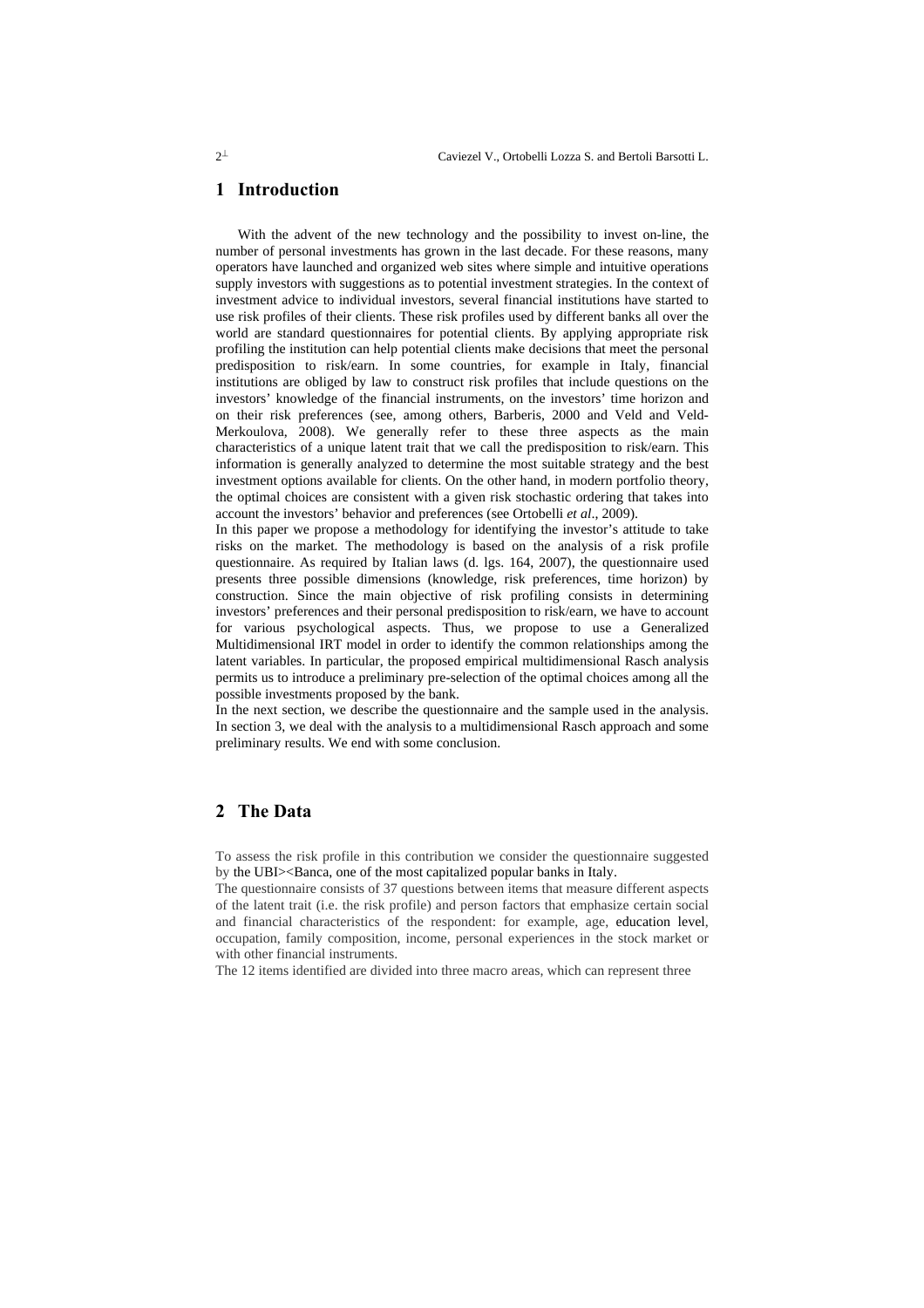Risk profile versus portfolio selection: a case study  $3^{\perp}$ 

different dimensions:

- We have 2 items belonging to the sphere of knowledge (namely  $K1, K2$ ) and concerning the personal experience with some financial instruments.
- We have 4 items directed at investor preferences in liquidity, risk and financial instruments and that consider the growth of investment in the medium-to-long term with limited or strong fluctuations (namely R1, R2, R3 and R4). A fifth question in this area asks how the subject perceives his/her risk profile in relation to the investor behavior – from risk averse to risk-lover (R5).
- We have 5 items that deal with the investor's temporal horizon in order to determine what percentage of the financial assets should be allocated to investments in the very short, short, medium, long, very long term (namely, T1,T2,…,T5).

After different trials we decided to recode all items in four categories.

The respondents to the questionnaire are 19685 belonging to the retail profile of the UBI><Banca Group.

# **3 The multidimensional Rasch model**

The *Multidimensional Random Coefficients Multinomial Logit Model* (MRCMLM, Adams et al., 1997) is an extension of the Rasch family of IRT models. In this model, all individual-level parameters (i.e. person locations) are treated as random effects and all the other parameters (i.e. the item parameters and the hyperparameters of the random effects' distribution) are treated as fixed effects. The density of the unobserved person *v* location parameter  $\mathbf{\theta}^T = (\theta_1, \theta_2, \theta_3)$  is taken to be normal with mean set equal to zero for identification purposes and covariance matrix  $\Sigma$ . At the item category level, the model can be written as

$$
P(S_{vi} = h | \boldsymbol{\theta}_{v}, \boldsymbol{\xi}) = \frac{\exp(\mathbf{b}_{ih}^{\mathrm{T}} \boldsymbol{\theta}_{v} + \mathbf{a}_{ih}^{\mathrm{T}} \boldsymbol{\xi})}{\sum_{j=0}^{m_{i}} \exp(\mathbf{b}_{ij}^{\mathrm{T}} \boldsymbol{\theta}_{v} + \mathbf{a}_{ij}^{\mathrm{T}} \boldsymbol{\xi})}
$$

where  $S_{vi}$  represents the response "score" of person *v* on item *i*, with values 0, 1, ...,  $m_i$ ;  $\xi$  is the vector of item parameters,  $\mathbf{b}_{ih}^T = (\mathbf{b}_{ih1}, \mathbf{b}_{ih2}, \mathbf{b}_{ih3})$  is a scoring weights vector of known constants;  $\mathbf{a}_{ih}^T$  is a design vector of known constants related to category *h* of item *i*. As said before, we consider the case in which the 12 items  $I_1, I_2, \ldots, I_{12}$  do not all measure the same attitude. A test is denoted as multidimensional between-items if it consists of several unidimensional subscales. In our case the test contains three subscales, and we suppose that each item belongs to one particular subscale, as follows:  $\{I_1, I_2\}$  is related to the latent trait  $\theta_1$  (knowledge subscale);  $\{I_3,...I_7\}$  is related to the latent trait  $\theta_2$  (risk subscale);  $\{I_8,...I_{12}\}$  is related to the latent trait  $\theta_3$  (temporal horizon subscale). We used a Likert scoring with scores ordered in opposite directions for items 3, 7 and 8 with respect to all the other items.